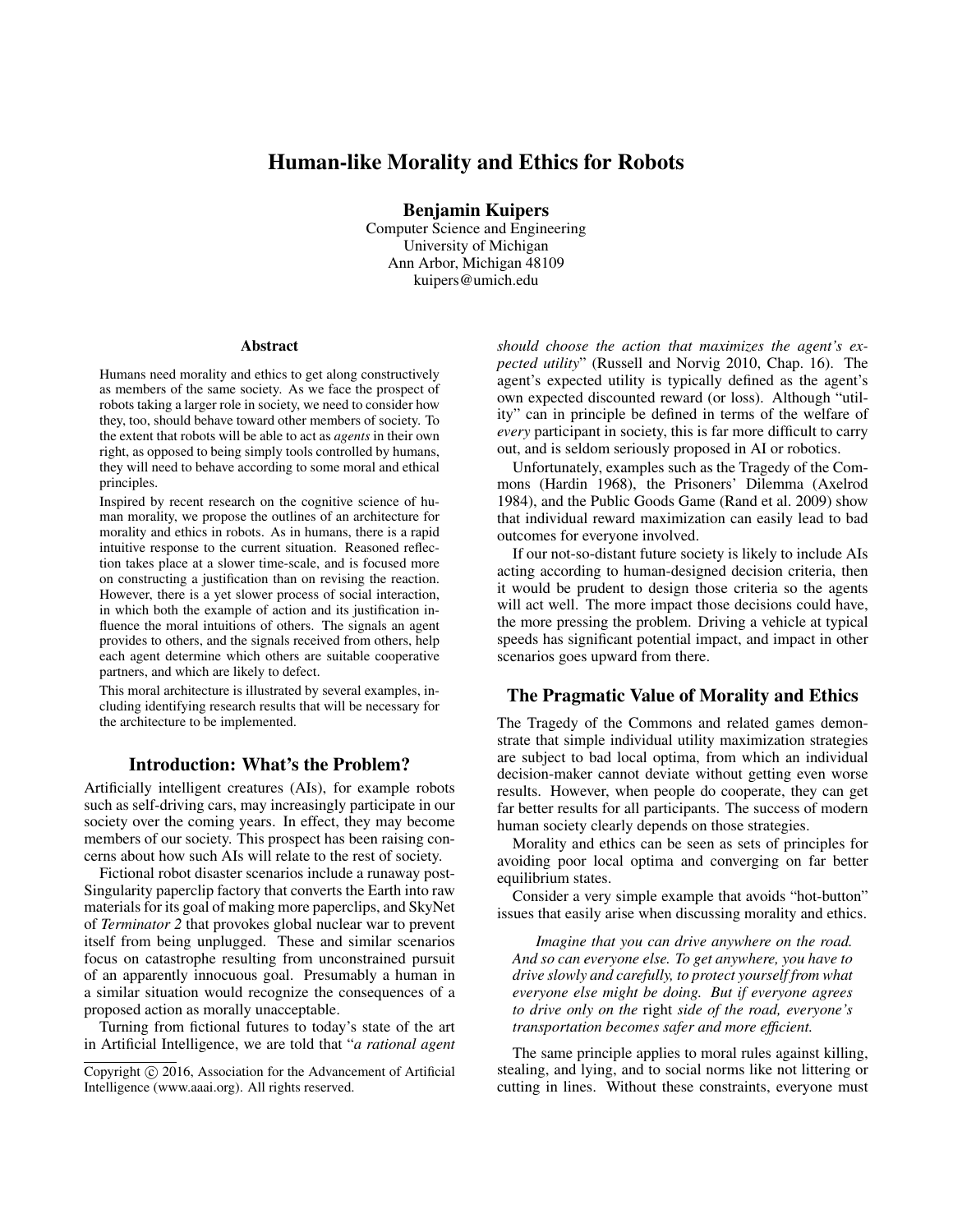

Figure 1: The social intuitionist model of moral judgment. The numbered links, drawn for Person A only, are (1) the intuitive judgment link, (2) the post hoc reasoning link, (3) the reasoned persuasion link, and (4) the social persuasion link. Two additional links are hypothesized to occur less frequently: (5) the reasoned judgment link and (6) the private reflection link. (From (Haidt 2001).)

spend resources protecting themselves from others, or cleaning up after inconsiderate behavior. With these constraints, the resources are available for better uses, leaving plenty of room for individual choice and reward maximization. In the Tragedy of the Commons, the constraint takes the form of grazing limits. The Commons becomes sustainable, and everyone is better off. In Prisoners' Dilemma, the constraint is "Don't rat on your partner!"

This works well if everyone follows the rules. In the real world, some people will break the rules. People who lie, steal, kill, or drive on the wrong side of the street face criminal punishment, requiring society to invest resources in police, courts, and prisons. A prisoner who rats on his partner to get a light sentence may well face less formal sanctions from other associates. People who become "free riders", profiting from the cooperation of others without contributing, will also face formal or informal sanctions (Hauert et al. 2007; Rand et al. 2009). Cooperation depends on trust that everyone is doing their share.

People hoping for the benefits of cooperation look for others they can trust to cooperate without defecting, and they try to signal to those others that they themselves are trustworthy. Societies converge on signals by which members indicate that are trustworthy, that they are "good types" (Posner 2000). Signaling behaviors, like flying a flag or putting a bumper sticker on your car, may not be morally significant in themselves, but are intended to communicate to potential partners a commitment to certain kinds of cooperation.

### How Does This Work for Humans?

Ethics and morality have been studied by philosophers, psychologists, and others for millenia, but there has been an explosion of exciting new work related to this topic in the cognitive sciences. We will draw on these new insights as we consider how to provide robots and other AIs with the benefits of morality and ethics.

#### Responses at Multiple Time Scales

One clear finding from many different sources is that, like other kinds of cognitive processes (Kahneman 2011), those involved with moral judgments take place at several different time scales. In pioneering work, Joshua Greene and colleagues used fMRI to identify the brain areas responding to moral dilemmas, demonstrating fast activation of emotionrelated areas, followed by slower activation of areas related to deliberative reasoning (Greene et al. 2001). Greene expands on these findings to propose a dual-process model of moral judgment where a fast, automatic, emotion-based process is complemented by a slower, deliberative process that essentially does a utilitarian calculation (Greene 2013).

#### The Primacy of Intuition over Reasoning

Jonathan Haidt also embraces a multi-process architecture with multiple time-scales for moral judgment, but he argues that fast, unconscious, intuitive reactions dominate moral judgment, while slower deliberative reasoning exists primarily to justify those moral judgments to self and others (Haidt 2001). According to his *social intuitionist model*, one's own deliberative reasoning rarely influences one's immediate moral judgment or intuition. However, at a yet longer time-scale, the examples and justifications of others in the community can have a significant effect (Haidt 2012).

Haidt's social intuitionist model includes a cognitive architecture (Figure 1, from (Haidt 2001)) that suggests approaches to implementation of these methods in robots. An eliciting situation triggers (top left link) a fast intuitive response by the observer, A, which determines A's moral judgment (link 1). At a slower time scale, A's reasoning processes generate a justification and rationalization for this judgment (link 2), which is intended for other members of the society (here represented by B). Only rarely would the outcome of this reflective reasoning process change A's own judgment (link 5) or affect A's intuitive response (link 6).

However, at the slower time scale of social interactions, the example of A's judgment (link 4) and its verbal justification (link 3) may influence the intuitions of other members of society (here, B). And B's judgments and their justifications may influence A's future intuitions and judgments as well. Thus, social communities tend to converge on their moral judgments and their justifications for them.

## The Importance of Signaling

The legal scholar Eric Posner studies the relation between the law and informal social norms, and focuses on the role of signaling, whereby individuals try to assure potential cooperative partners that they are trustworthy, while simultaneously reading those signals from others to identify trustworthy partners (Posner 2000). Signaling theory provides a more detailed account of the nature of the social links (3 and 4) in Haidt's model (Figure 1).

#### Six Foundations of Morality

A separate, and equally important, part of Haidt's social intuitionist model (Haidt 2012) are six foundations of the fast intuitive moral response (Figure 2).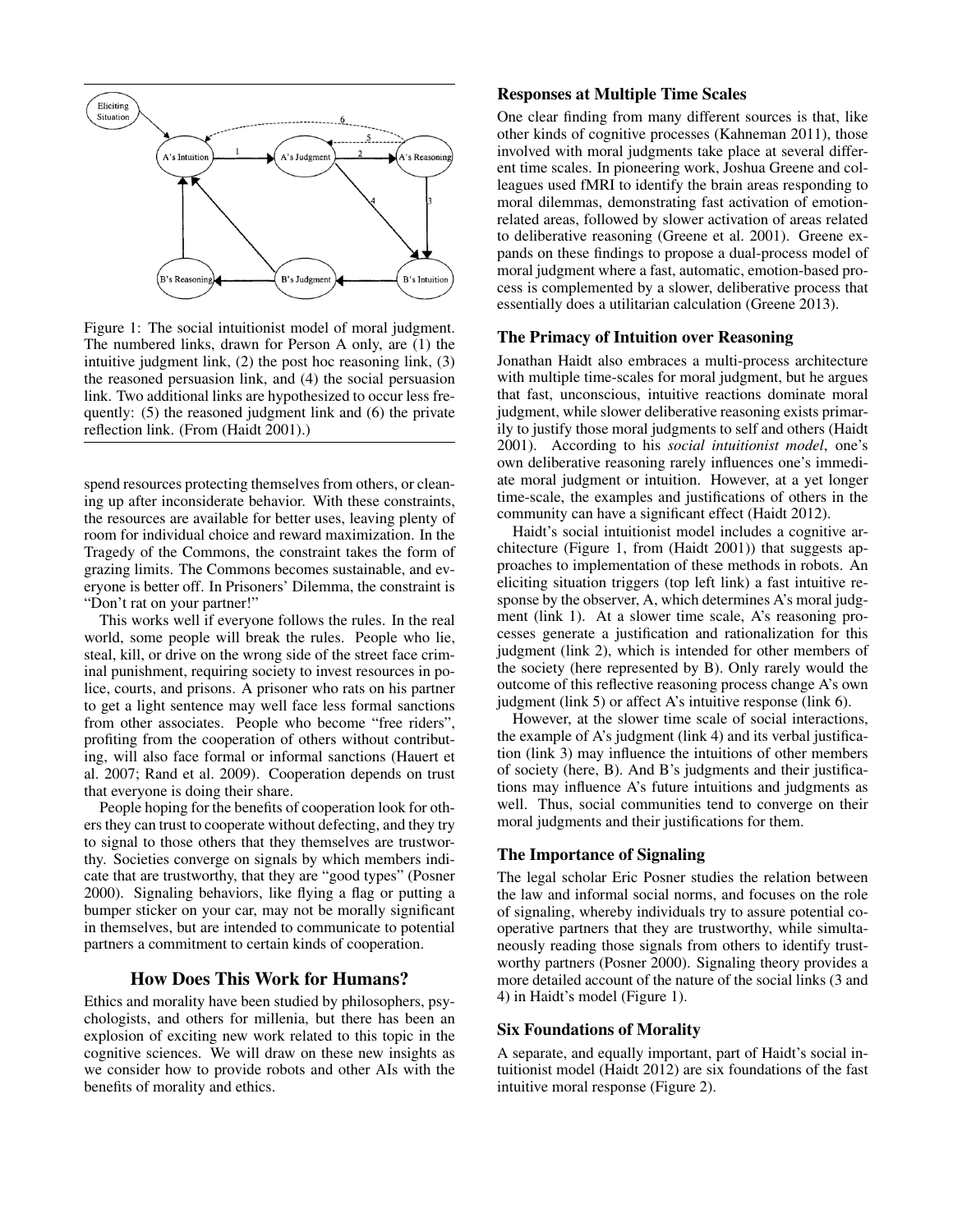Care / harm Fairness / cheating Loyalty / betrayal Authority / subversion Sanctity / degradation Liberty / oppression

Figure 2: Six foundations for the fast intuitive moral response (Haidt 2012).

Each of these foundations is a *module* that has evolved to provide a (Positive / negative) response to a certain *adaptive challenge* presented by the current situation. The *original trigger* for each foundation is a stimulus that has been present over sufficient time to support biological evolution. The *current triggers* are the stimuli present in our current cultural setting that evoke a response. Each foundation is associated with *characteristic emotions* and *relevant virtues*.

For example, the "Care / harm" foundation evolved to ensure rapid response to the needs or distress of one's own child, original triggers with obvious biological importance. Over time, and in our own culture, responses generalize to current triggers including threats to other people's children or to cute animals. If an agent perceives a situation that falls along the "Care / harm" dimension, a positive emotional response is evoked by a situation at the positive "Care" end of the dimension, while a negative emotional response is evoked at the "harm" end.

These pattern-invoked modules appear to be innate (Bloom 2013) and to respond quickly, which is necessary because moral problems often arise suddenly and require quick responses.

#### Utilitarianism and Deontology

*Utilitarianism* ("the greatest good for the greatest number") and *deontology* ("duties and rules specifying what is right and what is wrong") are often considered opposing alternative positions on the nature of ethics. Our model will need the strengths of both positions.

The purpose of morality and ethics is to improve the overall welfare of all participants in society — a consequentialist or utilitarian position (Singer 1981; Greene 2013). At the same time, the pragmatic need for real-time response to situations arising in a complex world requires a rule-based, pattern-directed mechanism — a deontological position.

Pattern-directed rules make it possible to respond to moral problems in real time, but sometimes the results are not satisfactory, leading to moral quandaries that seem to have no good solution. Moral quandaries invoke slow deliberative processes of moral development and evolution, including searching for ways to reframe the problem or re-categorize its participants. While this kind of deep moral reflection can take place within the mind of an individual, Jonathan Haidt observes that this is unusual. More frequently, such deliberation takes place, not only across longer periods of time, but through communication among many people in a community (Figure 1). Moral learning and development takes



(a) *A runaway trolley is on course to kill five people. A switch near you will divert the trolley to a side track, saving the five people, but killing one person who would otherwise be safe. Should you pull the switch?*



(b) *The runaway trolley will kill five people unless it is stopped. You are on a footbridge over the tracks with a very large man. If you jumped in front of the trolley, your body is not large enough to stop the trolley, but if you pushed the large man off the bridge, to his death, his body would stop the trolley. Should you push the large man?*



(c) *You are a surgeon, preparing for a low-risk procedure such as a colonoscopy on a healthy man who is already sedated. In five nearby rooms, you have five patients at the brink of death for lack of transplant organs. By sacrificing the one man, you could save all five other patients. What should you do?*

Figure 3: Highly contrived "trolley-style" problems are designed to illuminate the roles of utilitarian and deontological reasoning in moral judgment (Thomson 1985).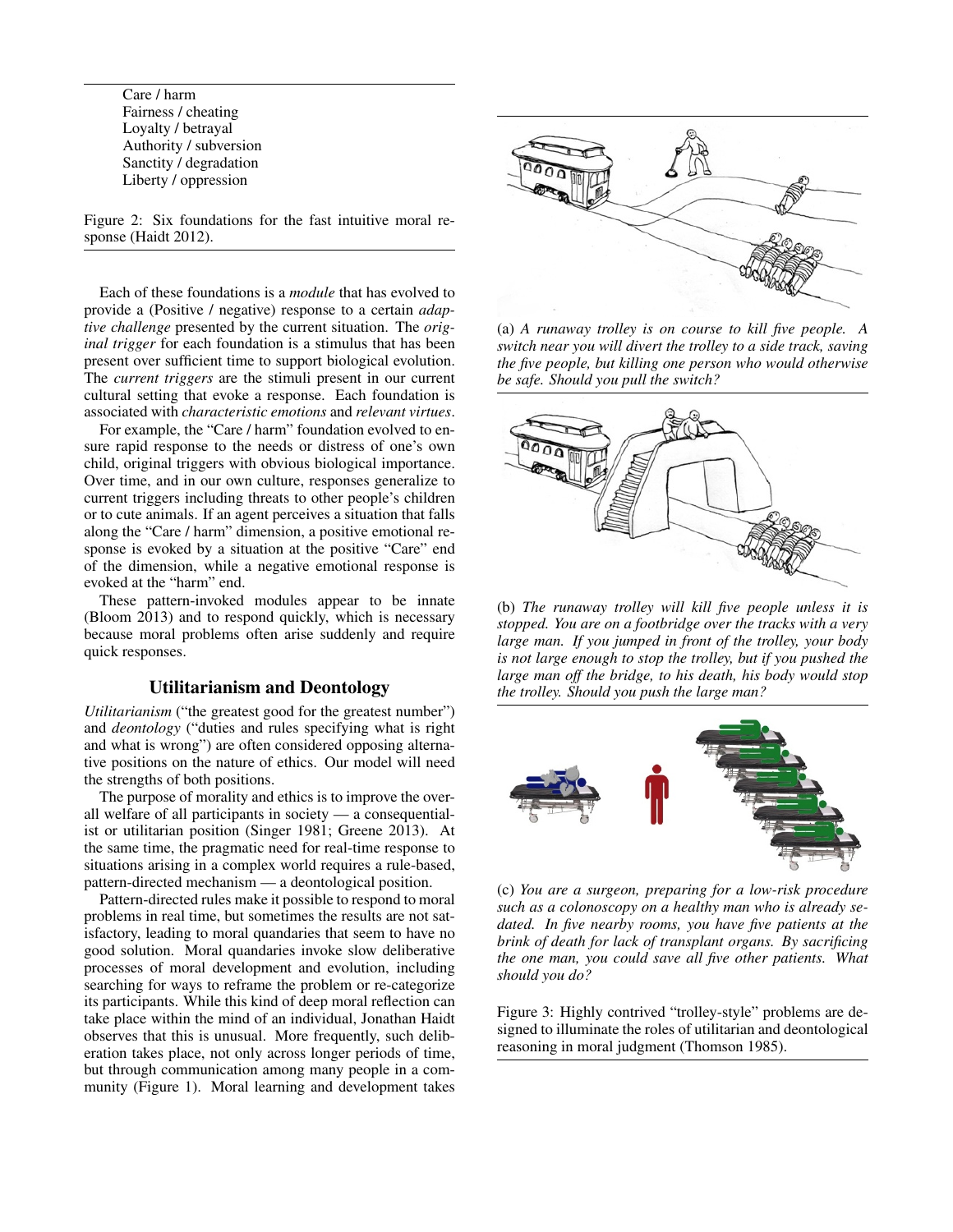place over years and decades (Bloom 2013) and the moral evolution of society takes place over decades and centuries (Johnson 2014; Greene 2013).

This multi-layer architecture allows accumulation of experience over long periods of time, and benefits from sophisticated deliberative reasoning that could not possibly respond to real-time demands for moral judgments. The results are "compiled" into pattern-directed rules capable of responding quickly to a current situation. This deliberativereactive structure is a familiar tool in AI and robotics (Russell and Norvig 2010, section 25.7.2).

#### Form and Content

Pattern-directed rules can respond quickly when an observed situation matches the triggering pattern of a rule. However, this addresses the *form* of the representation, and how it supports the performance requirements of moral judgments.

Even more important is the *content* of these rules. We take as a starting point the six moral foundations (Figure 2) proposed with substantial empirical support in the work of Haidt (2001; 2012). An important open question is why exactly these moral categories appear, as opposed to some other way of slicing up the space of moral judgments.

### **Trolleyology**

Much like Albert Einstein's use of thought experiments to explain relativity, unrealistic scenarios involving runaway trolleys and potential victims can illuminate approaches to moral judgment. When faced with the original trolley problem (Fig. 3(a)), most people would pull the switch, saving five but killing one. However, in a modified trolley problem (Fig. 3(b)), the large majority would *not* push the large man to his death, even though this act would also save five by killing one. And in the surgeon variant (Fig.  $3(c)$ ), even more would refuse to save the five at the cost of one. The puzzle is why these three scenarios where the utilitarian calculation  $(5 > 1)$  appears identical, evoke such divergent moral judgments.

I claim that these problems are framed in an artificially and incorrectly restrictive way, asking the moral question of what "should" be done, but assuming that the events and judgments are not known or evaluated by the larger community. I conjecture that when subjects are asked what should be done, they implicitly do consider these larger effects, and those considerations affect their judgments.

The surgeon case is particularly instructive. If it becomes generally known that medical ethics approves of sacrificing a sedated patient prepared for a colonoscopy, in favor of the greater good, how many future patients will submit themselves for colonoscopies (a difficult sell under the best of circumstances)? And therefore how many additional lives would be lost to undetected colon cancer? The larger perspective of the reframed problem suggests that even a purely utilitarian analysis would come down on the side of protecting the colonoscopy patient.

The reframing of the problem takes into account that the moral decision, and its justification, are *signals* sent to the larger community. These signals communicate what sort of decision-maker you are, and what sort of decisions you are

A transition such as harm can be represented as a pair of episodes.



Alternatively, the transition could be represented directly:

Transition: Property: Condition Patient: A From: Happy/Satisfied To: Sad/Needy Agent: B

Figure 4: To perform pattern matching with the moral foundations, we require a symbolic description of the effect of the activity. Here are two candidates for the symbolic representation of the "harm" end of the "Care / harm" foundation.

likely to make in the future. And the community will judge you on that basis. In the footbridge scenario, you are told that pushing the large man off the bridge will be sufficient to stop the trolley and save the five men on the track. But how do you know that, and what if it turns out not to be true? In that case, you will have killed an innocent man, without even saving the five! And even if your action does save five lives, will people ever feel comfortable walking on footbridges with you in the future, knowing how you make these decisions?

### Application to Robots

We want to use these insights into the pragmatic value of morality and ethics, and into the ways that we humans interact morally and ethically with our society, to implement decision-making processes for robots and other AIs that may function as members of society.

#### Behavioral Rules

In certain settings, certain behaviors are cooperative. As discussed earlier, if everyone drives on the right side of the road, everyone is better off. By clearly driving on the right side of the road, instead of in the center of the road as a whole, a driver indicates adherence to this rule. Likewise, when approaching a four-way stop intersection, the rule requires a newly arrived driver to allow all cars already at the intersection to proceed before moving into the intersection (C. Urmson 2008, sect. 6). Coming to a complete stop helps signal cooperation with this rule to other drivers.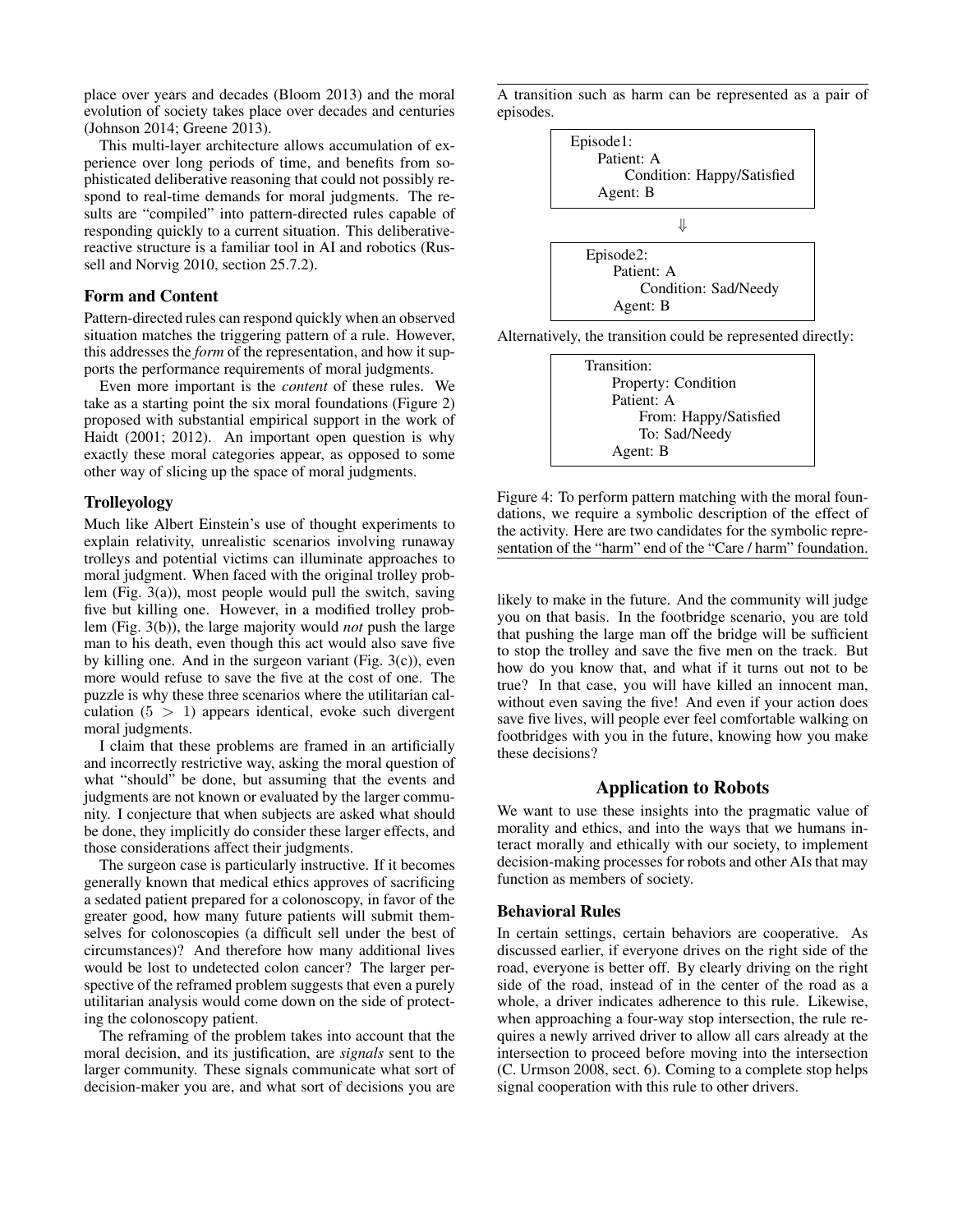

Figure 5: Visual recognition of the Care / harm foundation. Note that robot vision would receive a continuous stream of visual images, essentially video, rather than the static images shown here.

### Reactive Rules

The six moral foundations are essentially rules, which fire when their patterns match the current situation (Figure 4). The firing of such a rule *is* an immediate emotional response, which can then be interpreted as a moral evaluation of the situation. Before a corresponding action has been learned, the degree of match can be used as a reward signal for reinforcement learning of an appropriate policy (Sutton and Barto 1998). Once a policy has been learned, it can be applied and incrementally improved using feedback from the current experience.

### Visual Pattern Recognition

Vision is the natural sensory modality for a robot to perceive the morally relevant events going on around it (though not the only one, since a self-driving car may perceive obstacles and other hazards using lidar and radar).

A major challenge in making this framework for morality and ethics implementable on robots is for the robot to be able to recognize the applicability of the six different moral foundations to its observations of its current situation. Figure 5 shows two different scenarios that should be recognizable as lying at the "harm" end of the "Care / harm" dimension. Figure 5(left) should be easily recognized as a man clubbing a seal, which is an unambiguous example of harm. On the other hand, does Figure 5(right) show an older boy bullying a younger boy and stealing his lunch money (clear harm), or is it some more innocuous scenario (perhaps even Care)? A human viewer is pretty sure, but not 100% certain, that this is bullying. The clues that support this conclusion may not be within the current state of the art for computer vision, but progress is being made.

In order to recognize these morally-significant patterns, it will be necessary to determine the existence of a coherent situation, identify the actors involved in that situation, and from their positions, expressions, and behavior, recognize the type of situation that is taking place. An example of a step in this direction is (Choi and Savarese 2014).

#### Signaling

To act successfully, an agent must not only be able to cooperate with others. It must be able to indicate to others its willingness to cooperate, and its unwillingness to defect on their agreement. A simple example of this among humans is a waving hand gesture to indicate to another driver that they are being given the right of way.

### The Self-Driving Car

A common concern has been how a self-driving car would respond to a situation where a pedestrian, possibly a small child, suddenly appears in the driving lane when it is too late for the car to stop, or when suddenly turning to miss the pedestrian would endanger, injure, or kill the passengers. In the time available, how should the car weigh the welfare of the careless pedestrian against its responsibility to guard the safety of several passengers?

This is actually the wrong question. In the situation as described, there is no right answer. Furthermore, there is no feasible driving strategy that would make it impossible for this terrible dilemma to arise. There are necessarily times when a car must drive along narrow streets where a pedestrian could suddenly appear in front of the car, leaving it no time to avoid a collision.

However, the role of signaling is helpful here. The car must drive to make it clear that it is thoroughly aware of the risks presented by its environment, and that it is acting to minimize those risks, even though they cannot be eliminated entirely. In a narrow street with visual obstructions, the car must drive slowly. Where there are clues to the possible presence of pedestrians, the car must visibly respond to those clues. This is part of signaling that the car is doing everything it can to avoid an accident. When this car, and all other self-driving cars, clearly and visibly signal that they are acting to prevent accidents, then if the worst does happen, it will be more likely that the community will collectively conclude that the accident was unavoidable.

In less dire situations, a self-driving car must signal to following drivers its intention to slow down or stop, perhaps by flashing its brake lights, rather than relying on the legal principle that the following car is legally responsible for rear-end collisions. The moral responsibility of the car is to signal that it is attempting to act cooperatively with everyone around.

Ethical behavior does not start when a crisis presents itself. It must start long before, with the car establishing to all concerned that it is a "good type", doing everything in its power to fulfill its responsibilities and keep passengers, pedestrians, and other drivers safe.

#### Conclusion

Morality and ethics provide constraints on individual selfinterested decision-making, avoiding Tragedies of the Commons and supporting cooperation that allows everyone involved to do better. As robots and other AIs increasingly function as members of society, moral and ethical constraints should provide boundaries for the acceptable domains for individual utility maximization. They therefore help avoid attractive local optima in the decision space of actions, in favor of superior optima resulting from cooperative behavior.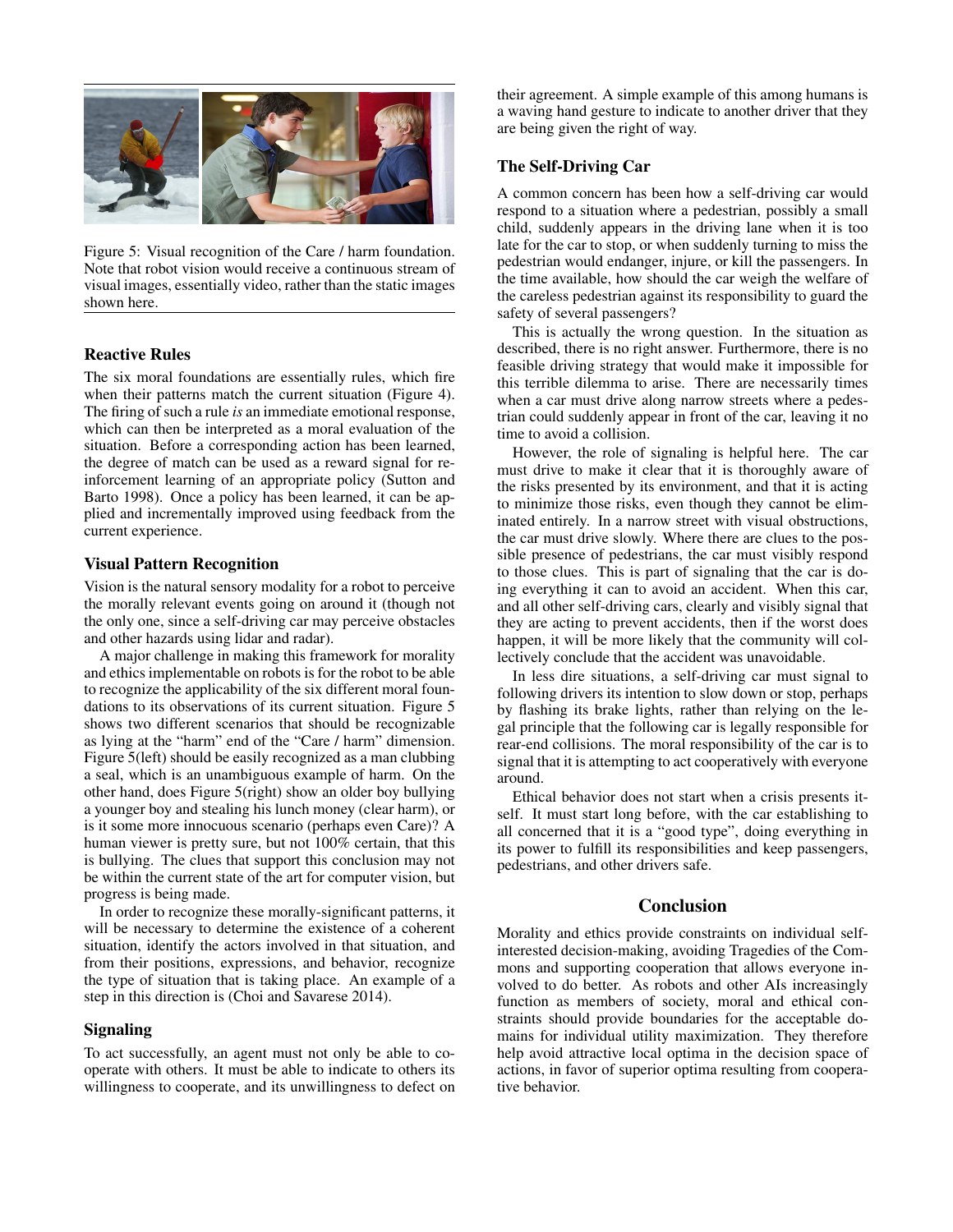The structure of human moral judgments suggests that a moral and ethical architecture adequate for robots and other AIs should include:

- rapidly-responding pattern-matched rules in several distinct foundations, that evoke an intuitive emotional reaction, and can drive reinforcement learning of useful actions to take in response;
- a deliberative reasoning process at a slower time-scale to describe, rationalize, justify, and explain the quick intuitive moral judgment;
- social signaling processes whereby each agent attempts to signal to others that he/she/it is a "good type", a trustworthy candidate for cooperation, and each agent attempts to discern who among those others would be trustworthy to cooperate with;
- social processes at a yet longer time-scale whereby the examples and justifications of each agent influence other agents in the society to converge into groups with compatible sets of moral judgments.

### Open Questions

Completion of the design and implementation of this moral and ethical reasoning architecture will depend on progress toward solving a number of important problems in cognitive science and AI.

- Visual recognition of the moral and ethical content of videos or images (e.g., the Care / harm foundation in Figure 5) is currently beyond the state of the art in computer vision. However, it is feasible to recognize the relative poses of the human and animal participants in the scenes depicted. Combining this with physical prediction of actions and their consequences, and recognition and interpretation of facial and bodily expressions, it seems reasonable to expect substantial progress within the next decade.
- Throughout science, engineering, and commonsense reasoning, prediction and explanation depend on creating a *model*, a simplified description that includes the relevant aspects of the world, and excludes the many other aspects of the world that are negligible for current purposes. In the research area of qualitative reasoning about physical systems, methods have been developed for identifying and assembling a set of relevant *model fragments*, then imposing the *Closed World Assumption*, to create a *model* capable of predicting possible futures (Forbus 1984) (Kuipers 1994, Chapter 14). Similarly, moral judgment depends on the framing of the moral decision to be made, and these model-building methods will be important for selecting among ways to frame the problem.
- Moral judgments can depend on recognizing the intentions of the actors in a situation. Intention recognition is a central part of the Theory of Mind, that children develop at critical early stages of developmental learning (Wellman 2014), allowing them to infer goals and intentions from observed behavior, and then predict future behavior from those intentions. A relevant technique in AI

is *inverse reinforcement learning* (Abbeel and Ng 2004; Ziebart et al. 2008).

- Haidt (2012) proposes six foundations for quick emotional response, starting with the "Care / harm" foundation. How are these acquired? Haidt proposes that "original triggers" are learned through biological evolution, and generalized to "current triggers" through contemporary experience. But when are different situations clustered into the same foundation, and what would lead to the creation of a different foundation? Even though the learning process is spread across evolutionary time for the species as well as individual developmental time, these questions suggest that the different foundations could be progressively acquired through a process similar to latent semantic analysis (Hofmann 2001).
- Explaining one's moral judgments to others, and being influenced by others through their explanations (links 3 and 4 in Figure 1) are important parts of individual deliberative reasoning, social influence on the decisions of the individual, and the process of collective deliberation by which the society as a whole evolves morally and ethically. There has been considerable study in the cognitive sciences of generating and understanding explanations, but much more progress in AI is needed before robots can participate in this kind of discourse.
- I am describing the role of morality and ethics in society as a means to steer individuals away from attractive but inferior local optima in the decision landscape toward better, even globally optimal, decisions. In simple situations such as the Prisoner's Dilemma (Axelrod 1984) and the Public Goods Game (Rand and Nowak 2011), simulated evolutionary models have been used to evaluate the stability of particular strategies. How can we evaluate whether proposed ethical and moral constraints (e.g., *drive on the right side of the road*) actually improve outcomes for all members of society?

The problem of providing robots with morality and ethics thus draws on many different research threads in cognitive science, artificial intelligence, and robotics. These and other problems to be solved are difficult, but they do not appear (to me) to be unsolvable.

In the visible future, robots and other AIs are likely to have sufficiently useful capabilities to become essentially members of our society. In that case, making it possible for them to behave morally and ethically will be necessary for our safety.

# Acknowledgments

This work has taken place in the Intelligent Robotics Lab in the Computer Science and Engineering Division of the University of Michigan. Research of the Intelligent Robotics lab is supported in part by grants from the National Science Foundation (IIS-1111494 and IIS-1421168).

This workshop paper is an evolving discussion document. Revised versions of the same paper may appear in subsequent workshops.